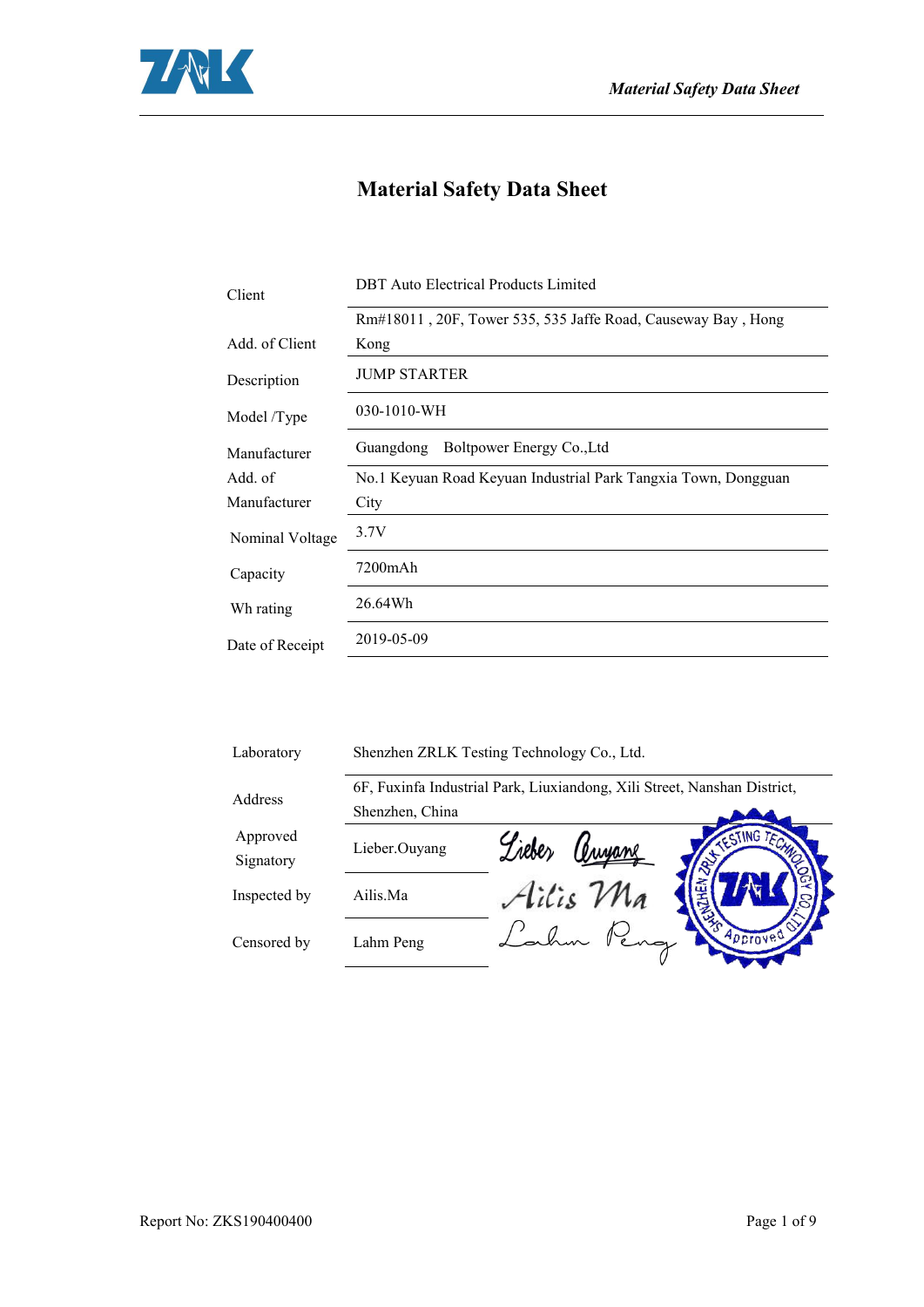

### **Section 1- Chemical Product and Company Identification**

#### **1. Chemical Product Identification**

Product name: JUMP STARTER

Model: 030-1010-WH

#### **2. Company Identification**

Manufacturer /Supplier Name: DBT Auto Electrical Products Limited

Address: Rm#18011 , 20F, Tower 535, 535 Jaffe Road,Causeway Bay , Hong Kong

Telephone number of the supplier: +86-852-39051650

Emergency Telephone No.(24h): +86-852-39051650

e-mail: Toby.Leung@dbtsourcing.com

This MSDS was prepared by Shenzhen ZRLK Testing Technology Co., Ltd.

Referenced documents: ISO 11014:2009 Safety data sheet for chemical products;

### **Section 2 – Hazards Identification**

| Preparation<br>hazards and<br>classification | When the battery is In extreme pressure deformation, high-temperature environment,                                                                                                                                                                                                                                                                                                                                                                                                                                                                                                                            |
|----------------------------------------------|---------------------------------------------------------------------------------------------------------------------------------------------------------------------------------------------------------------------------------------------------------------------------------------------------------------------------------------------------------------------------------------------------------------------------------------------------------------------------------------------------------------------------------------------------------------------------------------------------------------|
|                                              | overload, short-circuit condition, or disassemble the battery, an explosion of fire and                                                                                                                                                                                                                                                                                                                                                                                                                                                                                                                       |
|                                              | chemical burn hazards may occur.                                                                                                                                                                                                                                                                                                                                                                                                                                                                                                                                                                              |
| Apperance,<br>Color, and<br>Odor             | Solid object with no odor, no color.                                                                                                                                                                                                                                                                                                                                                                                                                                                                                                                                                                          |
| Primary                                      | These chemicals are contained in a sealed stainless steel enclosure. Risk of exposure                                                                                                                                                                                                                                                                                                                                                                                                                                                                                                                         |
| Route $(s)$ of                               | occurs only if the cell is mechanically, thermally or electrically abused to the point of                                                                                                                                                                                                                                                                                                                                                                                                                                                                                                                     |
| Exposure                                     | compromising the enclosure. If this occurs, exposure to the electrolyte solution contained                                                                                                                                                                                                                                                                                                                                                                                                                                                                                                                    |
|                                              | within can occur by Inhalation, Ingestion, Eye contact and Skin contact                                                                                                                                                                                                                                                                                                                                                                                                                                                                                                                                       |
| Potential                                    | ACUTE (short term): see Section 8 for exposure controls In the event that this battery                                                                                                                                                                                                                                                                                                                                                                                                                                                                                                                        |
| Health Effects:                              | has been ruptured, the electrolyte solution contained within the battery would be corrosive                                                                                                                                                                                                                                                                                                                                                                                                                                                                                                                   |
|                                              | and can cause burns.                                                                                                                                                                                                                                                                                                                                                                                                                                                                                                                                                                                          |
|                                              | Inhalation: A battery volatilizes no gas unless it was damaged. Damaged battery will                                                                                                                                                                                                                                                                                                                                                                                                                                                                                                                          |
|                                              | volatilize little gas that may stimulate the respiratory tract or cause an anaphylaxis in                                                                                                                                                                                                                                                                                                                                                                                                                                                                                                                     |
|                                              | serious condition.                                                                                                                                                                                                                                                                                                                                                                                                                                                                                                                                                                                            |
|                                              | Ingestion: Swallowing battery will be Damaged to the respiratory tract and Cause<br>chemical burns to the stomach; in serious conditions it will cause Permanent damage.<br>Skin: In normal condition, Contact between the battery and skin will not cause any harms.<br>Contact with a damaged battery may cause skin allergies or chemical burns.<br>Eye: in normal condition, Contact between the battery and eyes will not cause any harms.<br>However, the gas Volatilize from a damaged battery may be harmful to eyes.<br><b>CHRONIC</b> (long term): see Section 11 for additional toxicological data |
| Medical                                      | Not applicable                                                                                                                                                                                                                                                                                                                                                                                                                                                                                                                                                                                                |
| Conditions                                   |                                                                                                                                                                                                                                                                                                                                                                                                                                                                                                                                                                                                               |
| Aggravated by<br>Exposure                    |                                                                                                                                                                                                                                                                                                                                                                                                                                                                                                                                                                                                               |
| Reported as                                  | Not applicable                                                                                                                                                                                                                                                                                                                                                                                                                                                                                                                                                                                                |
| carcinogen                                   |                                                                                                                                                                                                                                                                                                                                                                                                                                                                                                                                                                                                               |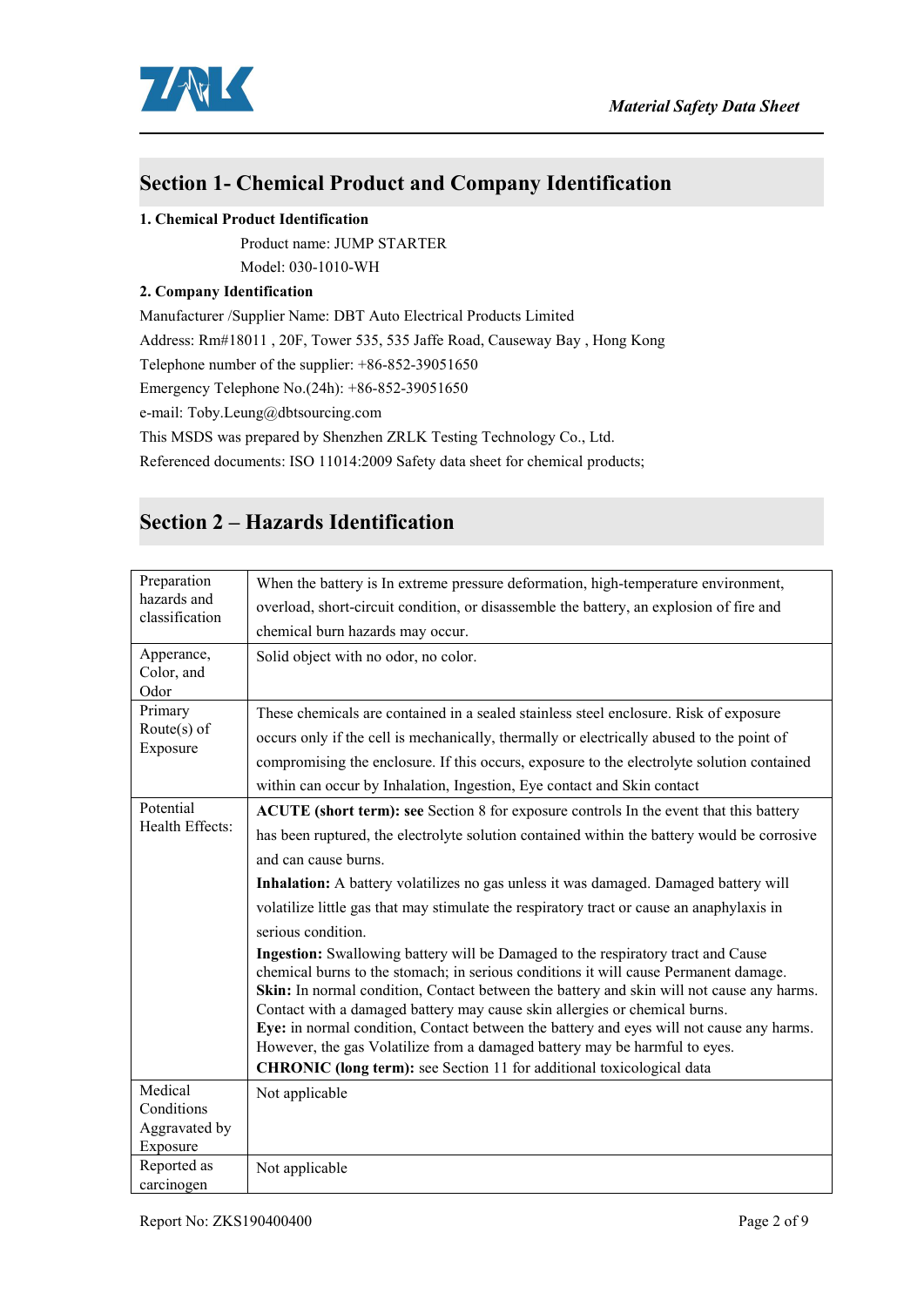

# **Section 3 – Composition/Information on Ingredients**

| Hazardous Ingredients (Chemical<br>Name) | Concentration or concentration<br>ranges $(\% )$ | <b>CAS</b> Number |
|------------------------------------------|--------------------------------------------------|-------------------|
| Nickel compound                          | $0 - 20$                                         | 1313-99-1         |
| Manganese compound                       | $0 - 15$                                         | 1313-13-9         |
| Cobalt compound                          | $4 - 50$                                         | 1307-96-6         |
| Graphite                                 | $10-30$                                          | 7782-42-5         |
| Styrene-Butadiene-Rubber                 | $\leq$ 1                                         | 27288-99-9        |
| Ethylene carbonate Electrolyte           | $10 - 20$                                        | $96-49-1$         |
| Polyvinylidene Fluoride                  | $<$ 5                                            | 24937-79-9        |
| Aluminum Foil                            | $2 - 10$                                         | 7429-90-5         |
| Copper Foil                              | $2 - 10$                                         | 7440-50-8         |
| Lithium hexafluorophosphate              | $<$ 5                                            | 21324-40-3        |

#### JUMP STARTER is a mixture.

Note: CAS number is Chemical Abstract Service Registry Number.

N/A=Not apply.

(\*)Main ingredients: Lithium hexafluorophosphate, organic carbonates

## **Section 4 – First-aid Measures**

| <b>Inhalation</b> | If contents of an opened battery are inhaled, remove source of contamination or move           |
|-------------------|------------------------------------------------------------------------------------------------|
|                   | victim to fresh air. Obtain medical advice.                                                    |
| Skin contact      | If skin contact with contents of an open battery occurs, as quickly as possible remove         |
|                   | contaminated clothing, shoes and leather goods. Immediately flush with lukewarm, gently        |
|                   | flowing water for at least 30 minutes. If irritation or pain persists, seek medical attention. |
|                   | Completely decontaminate clothing, shoes and leather goods before reuse or discard.            |
| Eye contact       | If eye contact with contents of an open battery occurs, immediately flush the contaminated     |
|                   | eye(s) with lukewarm, gently flowing water for at least 30 minutes while holding the           |
|                   | eyelids open. Neutral saline solution may be used as soon as it is available. If necessary,    |
|                   | continue flushing during transport to emergency care facility. Take care not to rinse          |
|                   | contaminated water into the unaffected eye or onto face. Quickly transport victim to an        |
|                   | emergency care facility.                                                                       |
| Ingestion         | If ingestion of contents of an open battery occurs, never give anything by mouth if victim     |
|                   | is rapidly losing consciousness, or is unconscious or convulsing. Have victim rinse mouth      |
|                   | thoroughly with water. DO NOT INDUCE VOMITING. Have victim drink 60 to 240 mL                  |
|                   | (2-8 oz.) of water. If vomiting occurs naturally, have victim lean forward to reduce risk of   |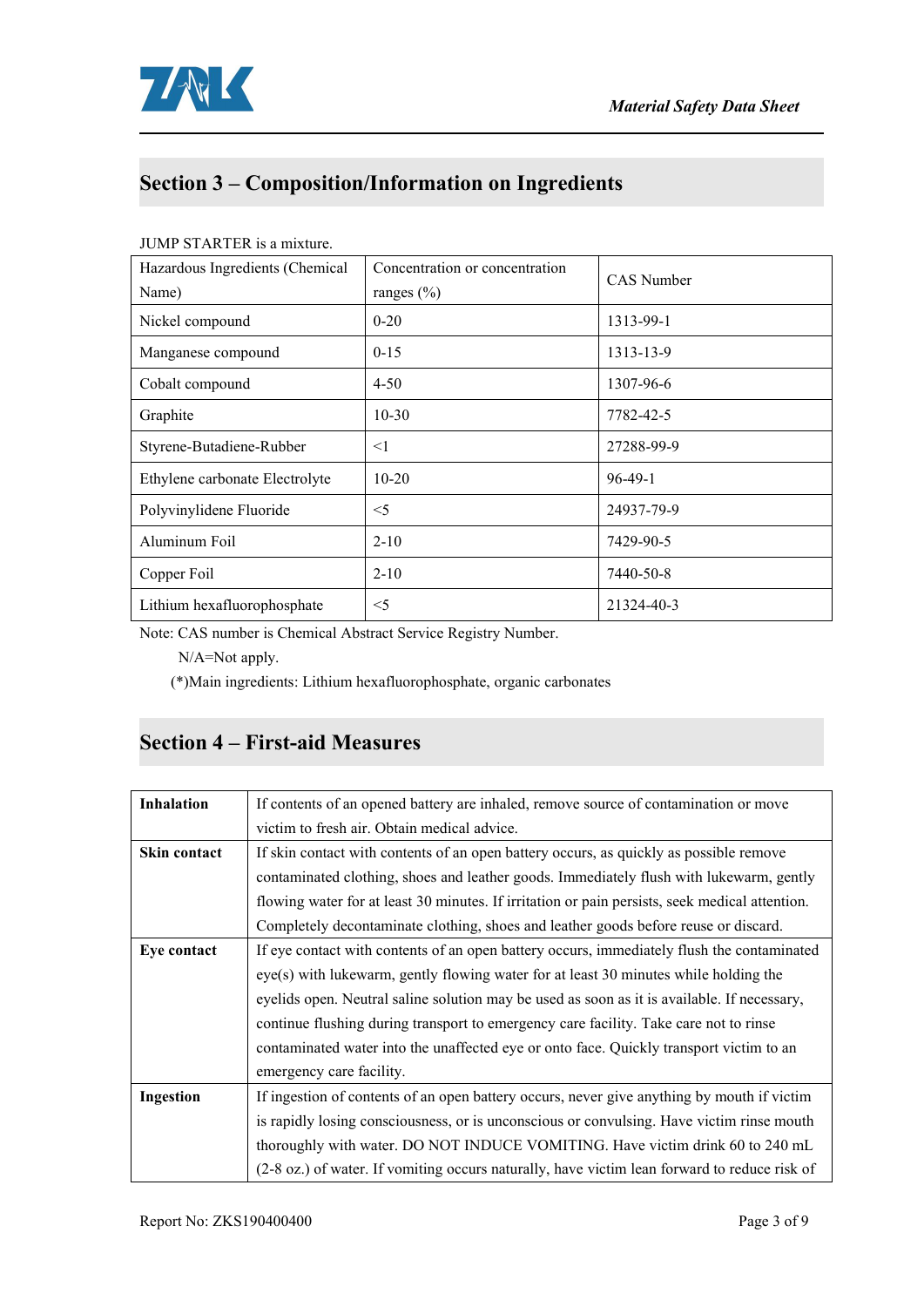

| . Have victim rinse mouth with water again. Ouickly transport victim to an<br>aspiration. |  |
|-------------------------------------------------------------------------------------------|--|
| emergency care facility.                                                                  |  |

## **Section 5 – Fire-fighting Measures**

| Flammable             | In the event that this battery has been ruptured, the electrolyte solution contain within the |
|-----------------------|-----------------------------------------------------------------------------------------------|
| Properties            | battery would be flammable. Like any sealed container, battery cells may rupture when         |
|                       | exposed to excessive heat; this could result in the release of flammable or corrosive         |
|                       | materials.                                                                                    |
| Suitable              |                                                                                               |
| extinguishing         | Use extinguishing media suitable for the materials that are burning.                          |
| Media                 |                                                                                               |
| Unsuitable            |                                                                                               |
| extinguishing         | Not available                                                                                 |
| Media                 |                                                                                               |
| <b>Explosion Data</b> | Sensitivity to Mechanical Impact: This may result in rupture in extreme cases Sensitivity     |
|                       | to Static Discharge: Not Applicable                                                           |
| Specific              | Fires involving JUMP STARTER can be controlled with water. When water is used,                |
| Hazards arising       | however, hydrogen gas may evolve. In a confined space, hydrogen gas can form an               |
| from the              | explosive mixture. In this situation, smothering agents are recommended to extinguish the     |
| chemical              | fire                                                                                          |
| Protective            | As for any fire, evacuate the area and fight the fire from a safe distance. Wear a            |
| Equipment and         | pressure-demand, self-contained breathing apparatus and full protective gear. Fight fire      |
| precautions for       | from a protected location or a safe distance. Use NIOSH/MSHA approved full-face               |
| firefighters          | self-contained breathing apparatus (SCBA) with full protective gear.                          |
| <b>NFPA</b>           | Health: 0 Flammability: 0 Instability: 0                                                      |

## **Section 6 – Accidental Release Measures**

| Personal Precautions, protective equipment, and | Restrict access to area until completion of clean-up. |
|-------------------------------------------------|-------------------------------------------------------|
| emergency procedures                            | Do not touch the spilled material. Wear adequate      |
|                                                 | personal protective equipment as indicated in Section |
|                                                 | 8.                                                    |
| <b>Environmental Precautions</b>                | Prevent material from contaminating soil and from     |
|                                                 | entering sewers or waterways.                         |
| Methods and materials for Containment           | Stop the leak if safe to do so. Contain the spilled   |
|                                                 | liquid with dry sand or earth. Clean up spills        |
|                                                 | immediately.                                          |
| Methods and materials for cleaning up           | Absorb spilled material with an inert absorbent (dry  |
|                                                 | sand or earth). Scoop contaminated absorbent into an  |
|                                                 | acceptable waste container. Collect all contaminated  |
|                                                 |                                                       |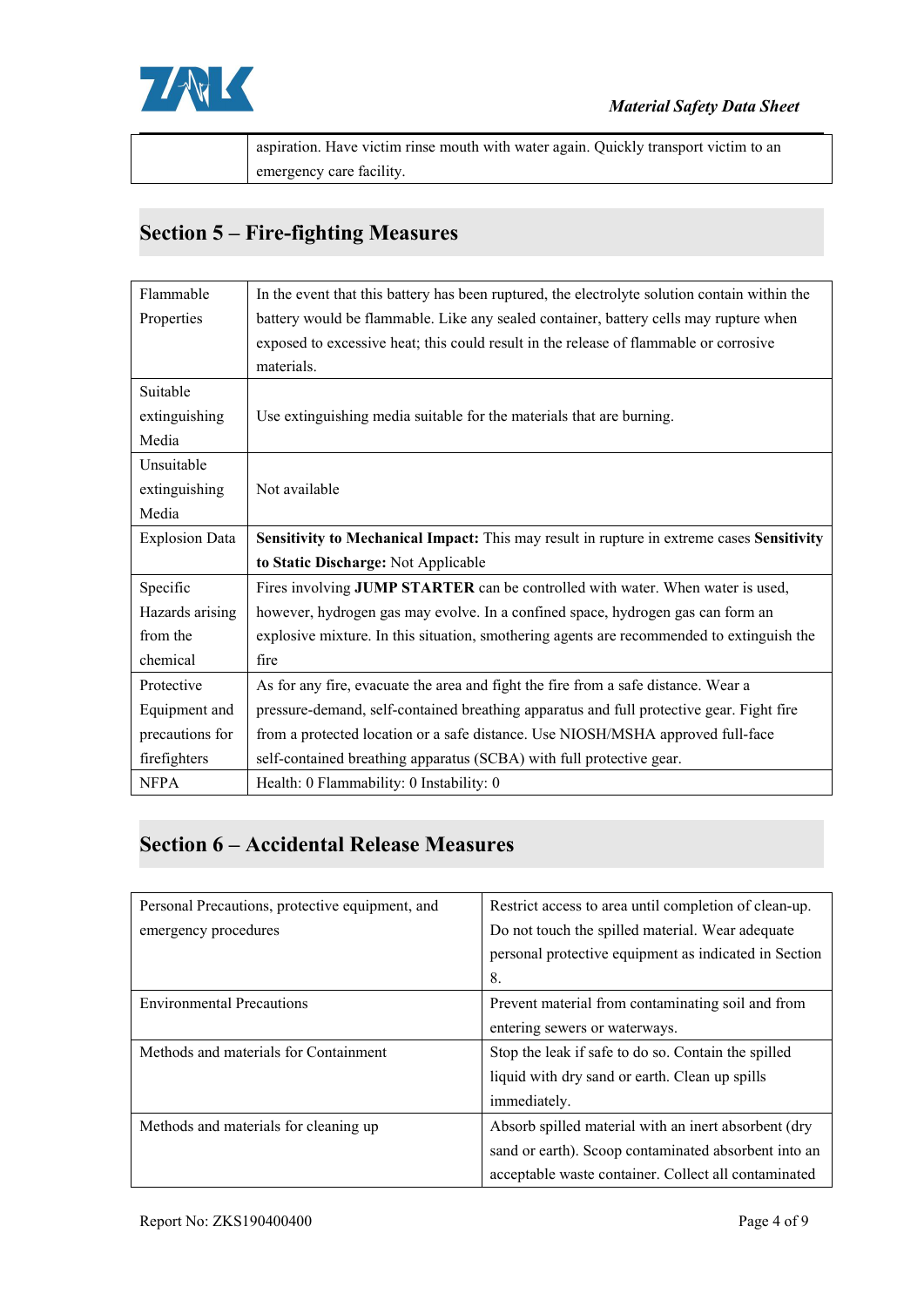

| absorbent and dispose of according to directions in  |  |
|------------------------------------------------------|--|
| Section 13. Scrub the area with detergent and water; |  |
| collect all contaminated wash water for proper       |  |
| disposal.                                            |  |

#### Handling **Handling** Do not dismantle, open or shred secondary **JUMP STARTER**; Don't handling JUMP STARTER with metalwork. Do not open, dissemble, crush or burn battery. Ensure good ventilation/ exhaustion at the workplace. Prevent formation of dust. Information about protection against explosions and fires: Keep ignition sources away- Do not smoke. **If the JUMP STARTER** is subject to storage for such a long term as more than 3 months, it is recommended to recharge the **JUMP STARTER** periodically. 3 months: -10℃~+40℃, 45 to 85%RH And recommended at 0℃~+35℃ for long period storage. The capacity recovery rate in the delivery state (50% capacity of fully charged) after storage is assumed to be 80% or more. Do not storage **JUMP STARTER** haphazardly in a box or drawer where they may short-circuit each other or be short-circuited by other metal objects. Keep out of reach of children. Do not expose **JUMP STARTER** to heat or fire. Avoid storage in direct sunlight. Do not store together with oxidizing and acidic

## **Section 7 – Handling and Storage**

#### **Section 8 – Exposure Controls and Personal Protection**

| <b>Engineering Controls</b>   | Use local exhaust ventilation or other engineering   |
|-------------------------------|------------------------------------------------------|
|                               | controls to control sources of dust, mist, fumes and |
|                               | vapor.                                               |
|                               | Keep away from heat and open flame. Store in a       |
|                               | cool, dry place.                                     |
| Personal Protective Equipment | <b>Respiratory Protection:</b> Not necessary under   |

materials.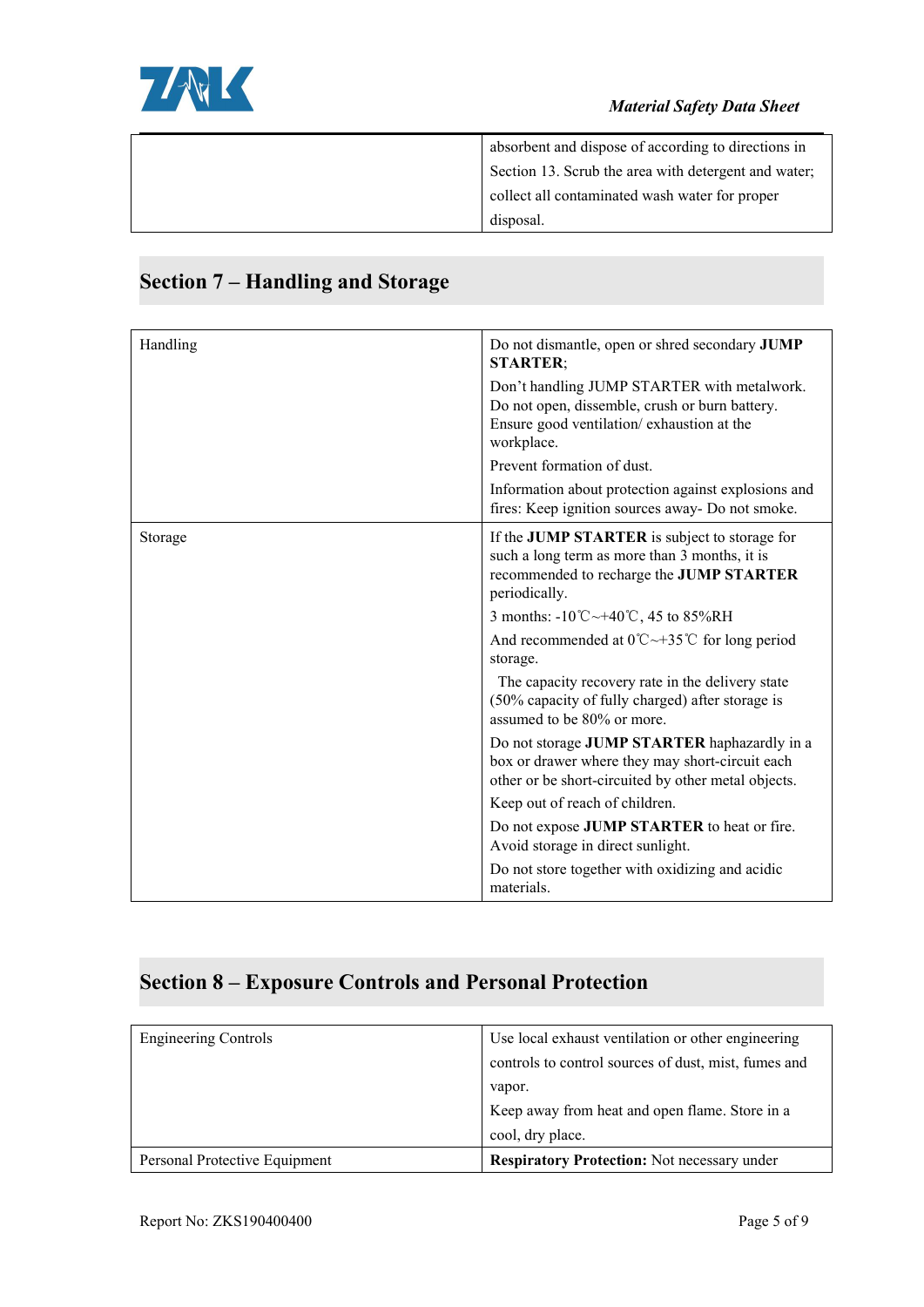

|                            | normal conditions.                                  |
|----------------------------|-----------------------------------------------------|
|                            | Skin and body Protection: Not necessary under       |
|                            | normal conditions, Wear neoprene or nitrile rubber  |
|                            | gloves if handling an open or leaking battery.      |
|                            | Hand protection: Wear neoprene or natural rubber    |
|                            | material gloves if handling an open or leaking      |
|                            | battery.                                            |
|                            | <b>Eye Protection:</b> Not necessary under normal   |
|                            | conditions, Wear safety glasses if handling an open |
|                            | or leaking battery.                                 |
| Other Protective Equipment | Have a safety shower and eye wash fountain readily  |
|                            | available in the immediate work area.               |
| <b>Hygiene Measures</b>    | Do not eat, drink, or smoke in work area. Maintain  |
|                            | good housekeeping.                                  |
|                            |                                                     |

# **Section 9 - Physical and Chemical Properties**

| Physical                                                   | Form: Prismatic |                |  |
|------------------------------------------------------------|-----------------|----------------|--|
| <b>State</b>                                               | Odour: Monotony |                |  |
| Change in condition:                                       |                 |                |  |
| pH, with indication of the concentration                   |                 | Not applicable |  |
| Melting point/freezing point                               |                 | Not available. |  |
| Boiling Point, initial boiling point and Boiling<br>range: |                 | Not available. |  |
| Flash Point                                                |                 | Not available. |  |
| Upper/lower flammability or explosive limits               |                 | Not available. |  |
| Vapor Pressure:                                            |                 | Not applicable |  |
| Vapor Density: $(Air = 1)$                                 |                 | Not applicable |  |
| Density/relative density                                   |                 | Not available. |  |
| Solubility in Water:                                       |                 | Insoluble      |  |
| n-octanol/water partition coefficient                      |                 | Not available. |  |
| Auto-ignition temperature                                  |                 | Not available. |  |
| Decomposition temperature                                  |                 | Not available. |  |
| Odout threshold                                            |                 | Not available. |  |
| Evaporation rate                                           |                 | Not available. |  |
| Flammability (soil, gas)                                   |                 | Not available. |  |
| Viscosity                                                  |                 | Not applicable |  |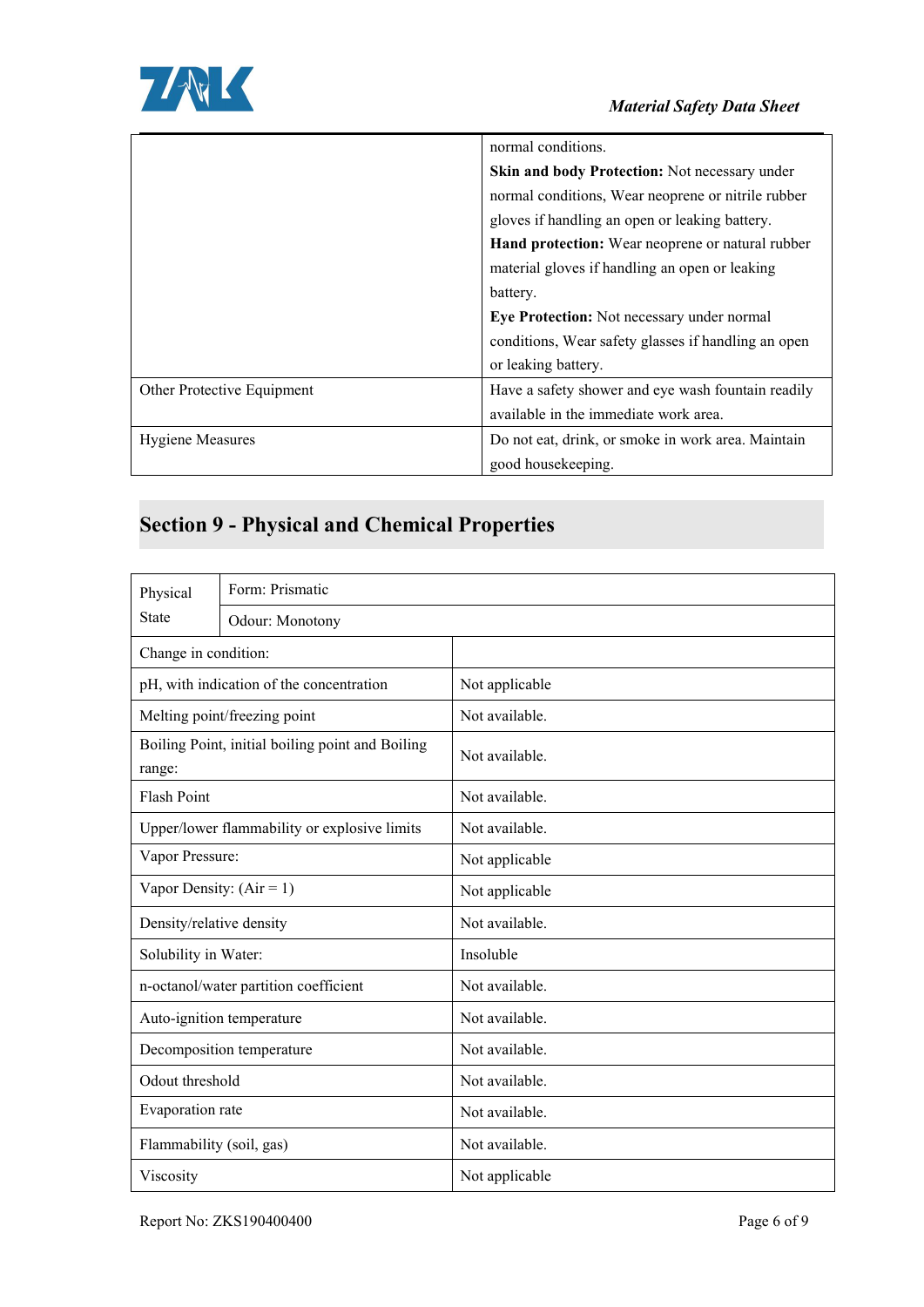

## **Section 10 - Stability and Reactivity**

| Stability                                                          | The product is stable under normal conditions.                                                                                                                                                                                                                      |
|--------------------------------------------------------------------|---------------------------------------------------------------------------------------------------------------------------------------------------------------------------------------------------------------------------------------------------------------------|
| Conditions to Avoid (e.g. static discharge, shock or<br>vibration) | Do not subject JUMP STARTER to mechanical<br>shock.<br>Vibration encoutered during transportation does not<br>cause leakage, fire or explosion.<br>Do not disassemble, crush, short or install with<br>incorrect polarity. Avoid mechanical or electrical<br>abuse. |
| Incompatible Materials                                             | Not Available                                                                                                                                                                                                                                                       |
| Hazardous Decomposition Products                                   | This material may release toxic fumes if burned or<br>exposed to fire                                                                                                                                                                                               |
| Possibility of Hazardous Reaction                                  | Not Available                                                                                                                                                                                                                                                       |

#### **Section 11 - Toxicological Information**

In normal condition, contact with the battery is non-toxic.

#### **Section 12 - Ecological Information**

| General note:                                 | Water hazard class 1(Self-assessment): slightly<br>hazardous for water.<br>Do not allow undiluted product or large quantities of<br>it to reach ground water, water course or sewage<br>system. |
|-----------------------------------------------|-------------------------------------------------------------------------------------------------------------------------------------------------------------------------------------------------|
| Anticipated behavior of a chemical product in | Not Available                                                                                                                                                                                   |
| environment/possible environmental            |                                                                                                                                                                                                 |
| impace/ecotoxicity.                           |                                                                                                                                                                                                 |
| Mobility in soil                              | Not Available                                                                                                                                                                                   |
| Persistence and Degradability                 | Not Available                                                                                                                                                                                   |
| Bioaccumulation potential                     | Not Available                                                                                                                                                                                   |
| Other Adverse Effects                         | Not Available                                                                                                                                                                                   |

### **Section 13 – Disposal Considerations**

Product disposal recommendation: Observe local, state and federal laws and regulations.

Packaging disposal recommendation: Be aware discarded batteries may cause fire, tape the battery terminals to insulate them. Don't disassembly the battery.Completely discharge containers (no tear drops, no powder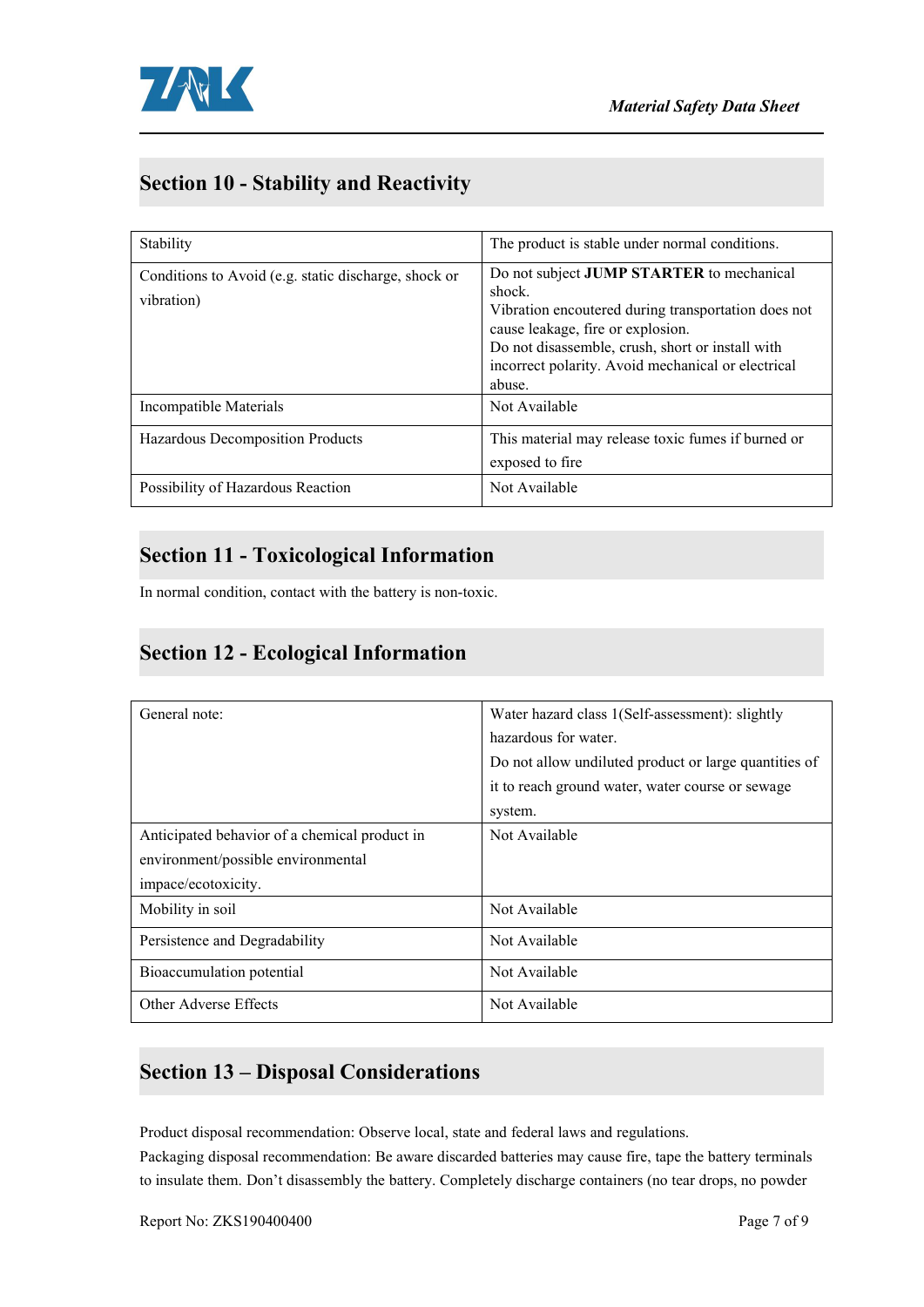

rest, scraped carefully). Containers may be recycled or re-used. Observe local, state and federal laws and regulations.

The potential effects on the environment and human health of the substances used in batteries and accumulators; the desirability of not disposing of waste batteries and accumulators as unsorted municipal waste and of participating in their separate collection so as to facilitate treatment and recycling;

### **Section 14 – Transport Information**

This report applies to by sea, by air and by land;

The JUMP STARTER must be of a design type proved to meet the testing requirements ofthe Manual of test and criteria, Part III, subsection 38.3;

The JUMP STARTER according to Section IB of PACKING INSTRUCTION 965 of the 2019 IATA Dangerous Goods regulations  $60<sup>th</sup>$  Edition may be transported. and applicable U.S. DOT regulations for the safe transport of JUMP STARTER.

JUMP STARTER was protected so as to prevent short circuits. This includes protection against contact with conductive materials within the same packaging that could lead to short circuit;

Cell and batteries offered for transport must be packed in inner packaging's that completely enclose the cell or battery; to provide protection from damage or compression to the batteries, the inner packaging's must be placed in a strong rigid outer packaging;

The packaging shall be adequate to avoid mechanical damage during transport, handling and stacking. The materials and pack design shall be chosen so as to prevent the development of unintentional electrical conduction, corrosion of the terminals and ingress of moisture.

The package must be handled with care and that a flammability hazard exists if the package is damaged; With regard to transport, the following regulations are cited and considered:

- The International Civil Aviation Organization (ICAO) Technical Instructions.

- The International Air Transport Association (IATA) Dangerous Goods Regulations.

UN number of lithium battery: UN3480;

UN Proper shipping name/Description (technical name): Lithium ion batteries;

- The International Maritime Dangerous Goods Code 2016 Edition (Amdt.38-16)

For lithium-ion batteries by sea, provided that packaging is strong and prevent the products from short-circuit. UN number of lithium battery: UN3480;

UN Proper shipping name/Description (technical name): Lithium ion batteries

Special Provision: International maritime dangerous goods code (IMDG) 188, 230, 310, 348, 957;

- The US Hazardous Materials Regulation (HMR) pursuant to a final rule issued by RSPA

- The Office of Hazardous Materials Safety within the US Department of Transportations' (DOT) Research and Special Programs Administration (RSPA)